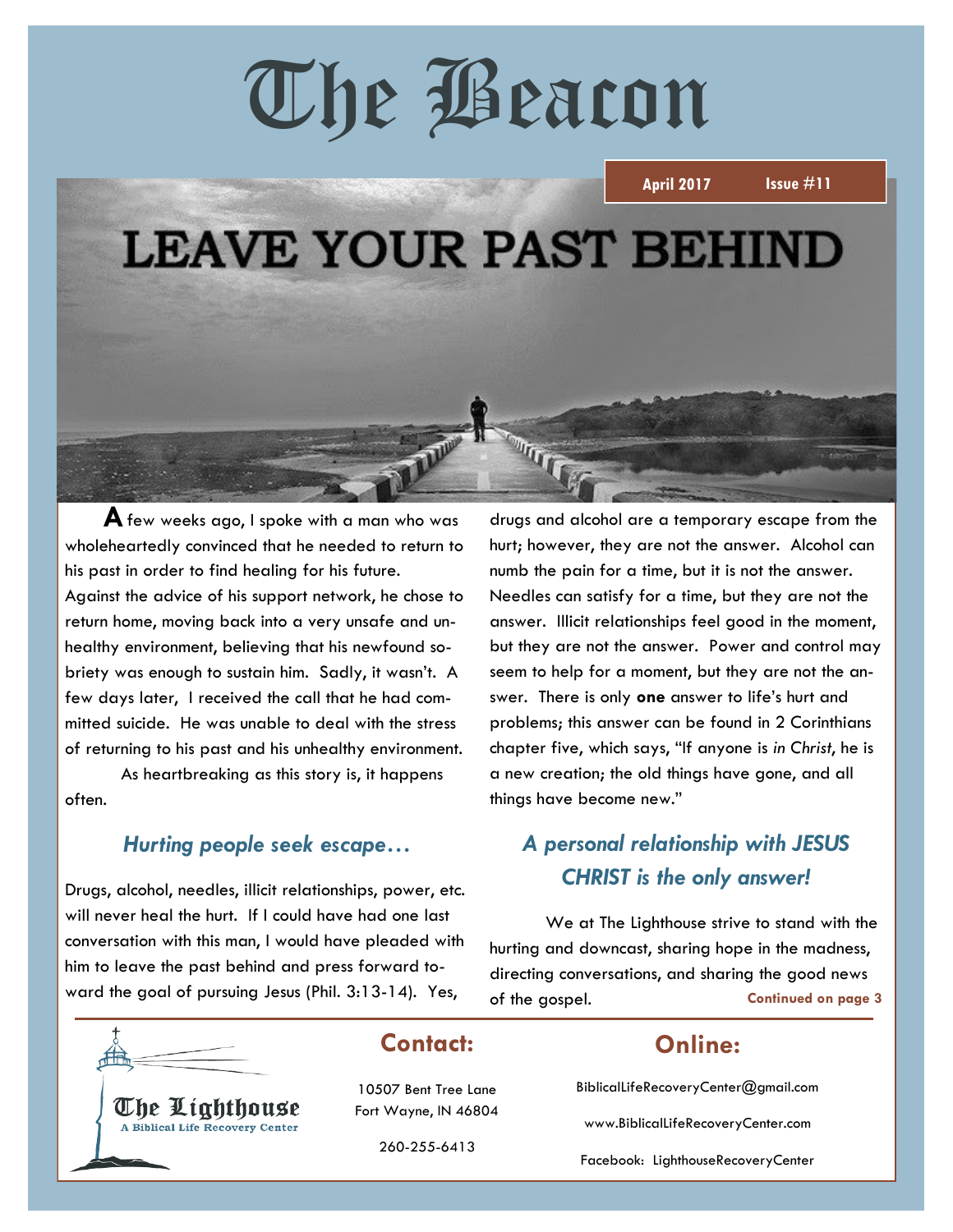# **Moving Forward**

Choosing a different path is a major part of leaving your past behind. This is exactly what one of our Life Recovery Home residents did last month! Dustin chose to take a bold stand for Christ and was baptized. It is exciting to watch him grow. His baptism is a great testimony to the change Christ is making in his life.

Before he was baptized, Dustin was given the opportunity to share his story. He shared about his family, his love of sports, his two boys, and how drugs led him down a terrible path. He shared about his overdose on heroin and how his son pleaded with him to get help after finding him lying on the floor. This overdose was a turning point in his life, a turning point that led him toward Christ and a new way of living.

We celebrated Dustin's decision to follow Christ. I will never forget what he told me. He said, "Brandon, following Jesus is my new life, and getting baptized was a sign for others to see how serious I am. Being changed by God gave me a cleansing sensation for my soul which produces great joy and freedom."

Please pray for Dustin as he continues to grow! Pray that he will be sensitive to God's leading, that God will open doors for him, and that Dustin will follow Him eagerly for the remainder of his life. Congratula tions, Dustin, on taking such a major step in your walk with Christ. We look forward to what God has in store for Dustin's life.

I recently had a conversation with the Allen County Health Commissioner. In our conversation, sh against heroin in our community is for more beds at residential rehabilitation centers. She is thrilled wit be able to expand the number of beds we have available. I promised her that this is a necessity that of our local judges, and she expressed the same need. She has people waiting for help; however, there great, and we want to do more! All the beds at our Life Recovery Home are spoken for, and we are lo need. We are calling on you to help invest in the future, to stand up and fight, to help make a way fo the gospel. If you have a house or building that we could use, or have the ability to assist us in any wo Lord of the harvest will send more workers and a place for more beds!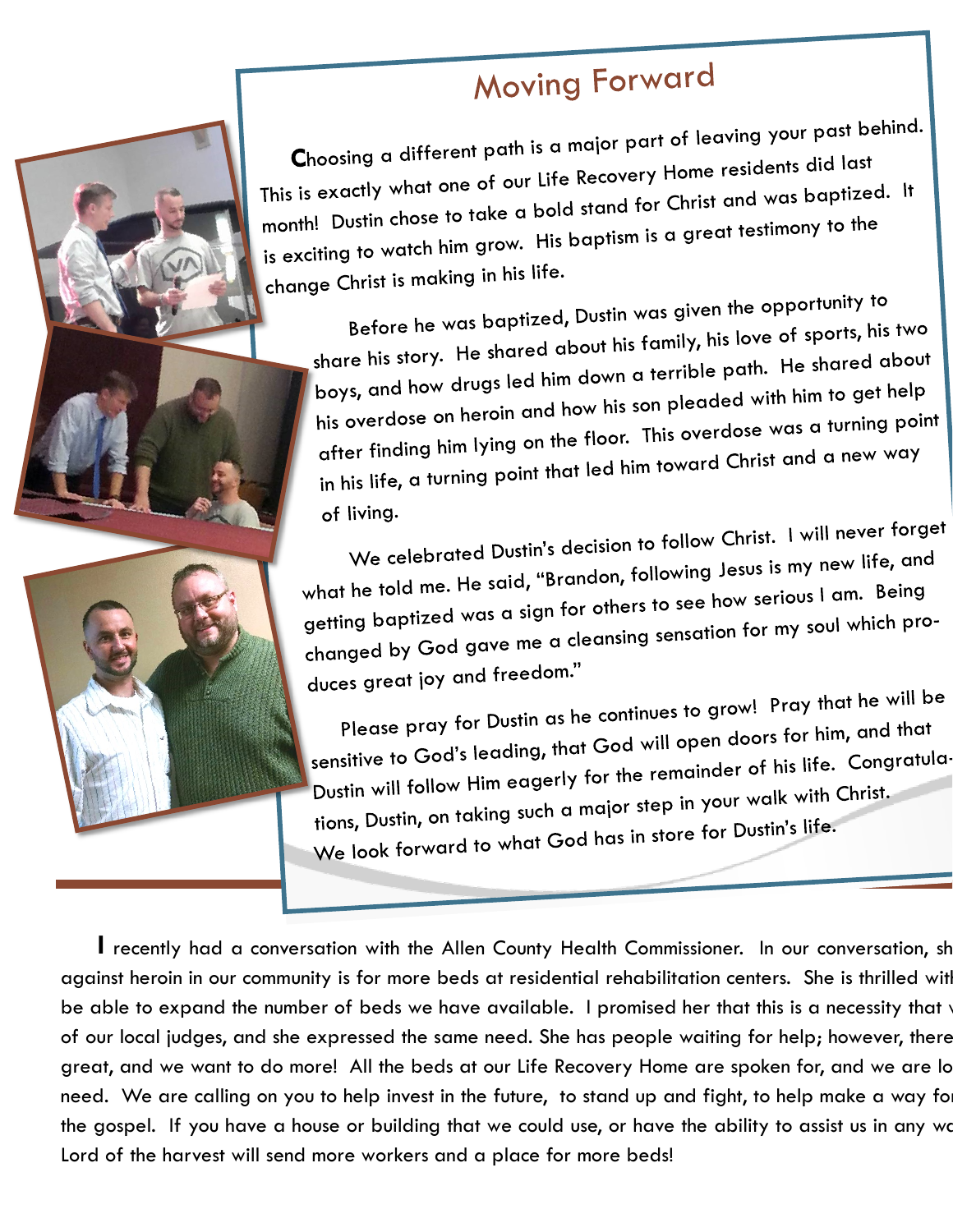# *Press forward. Cling to Jesus. Don't let go. And don't go back!*

Don't get me wrong, I believe that there are valuable lessons we can learn from our past. It's not healthy to settle there (or dwell there, Isaiah 43:18-19).

#### *There is hope for your hurt.*

We want to talk to you about the hope you can find in Jesus. Call us at The Lighthouse, and we will take the time to talk. Or visit our friends at RemedyLive.com, which is a great place to find support.

It's too late for my friend. He made a forever choice, but it's not too late for you! Reach out; ask for help.

If you are reading this and you have found the freedom and hope that Christ offers, I plead with you to join The Lighthouse and invest in the lives of the hurting. We are told, "Go into all the world…" (Mark 16:15). Help us reach the hurting in our community.

A Biblical Life Recovery Center

 In Christ Alone, Brandon Bower **The Lighthouse** Brandon Bower Founder and Director



 **T**he Lighthouse is seeking to hire a Program Director to help with our Life Recovery Groups, our Mentor Program, and reaching the lost with the Gospel! If you are interested in being a part of what God is doing through The Lighthouse, email your resume to:

BiblicalLifeRecoveryCenter@gmail.com



 **I**f you are interested in counseling, men's ministry, nonprofit work, or just putting something great on your resume, we have a fantastic internship for you! You might participate in our men's discipleship program, or you could be on the front lines raising support and awareness for our ministry, or possibly planning our next event. I know one thing for sure; you will be down in the trenches with the whole team, helping with administration stuff like data management, social media, and marketing. If your next step is making a difference for Christ, we have a spot for you at The Lighthouse. Contact us today!

e stated that one of the greatest needs in the fight a our work at The Lighthouse and asked when we will we are working to fulfill. A week later, I ran into one is no bed space open in our community. The need is oking for a second house with more beds to meet the r us to expand our services and reach more men with ty, we need to talk. The need is great. Pray that the